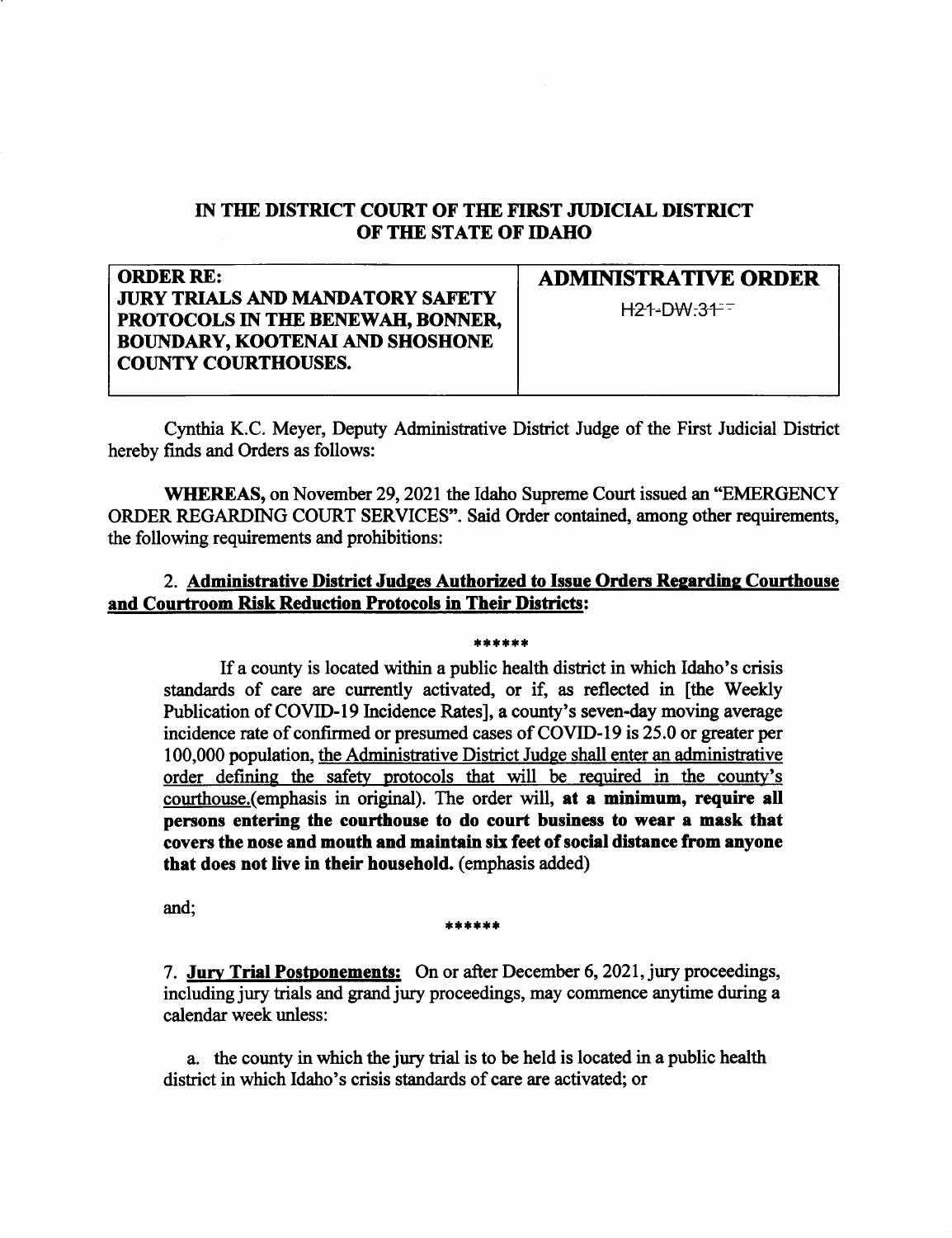b. the Administative Disfrict Judge has determined that the county in which the prospective juror has been summoned to attend court has a seven-day moving average incidence rate of confirmed or presumed cases of COVID-I9 of 25.0 or greater per 100,000 population as reflected on the Cases by County page of the Idaho Deparfrnent of Health and Welfare's COVID-l9 Data Dashboard available at www.coronavinrs. idaho. gov

and;

WHEREAS, the seven-day moving average incidence rate of confirned or presumed cases of COVID-19 for the reporting week ending December 16, 2021 in the following counties is as listed below:

| Benewah       | 102.9 |
|---------------|-------|
| <b>Bonner</b> | 10.3  |
| Boundary      | 8.2   |
| Kootenai      | 23.8  |
| Shoshone      | 6.7   |

WHEREAS, crisis standards of care for Kootenai Health have been lifted;

IT IS HEREBY ORDERED as follows:

1. Jury trials in Benewah County are suspended for the week of January 3,2022

2. Jury trials for the week of January 3, 2022, may resume in Bonner, Boundary, Kootenai and Shoshone counties, subject to the authority of any judge presiding over a trial to postpone a trial depending on later 7-day average incidence rates.

IT IS FURTHER ORDERED that all persons entering any Courthouse within the First Judicial District to do court business shall be subject to and maintain the following protocols:

3. All persons are required to wear a mask while in a courthouse on court business. In the event the crisis standards of care are removed and a county's 7-day average incidence rate is 24.9 or below, this requirement will be vacated. However, presiding judges have full authority to order masking during court proceedings.